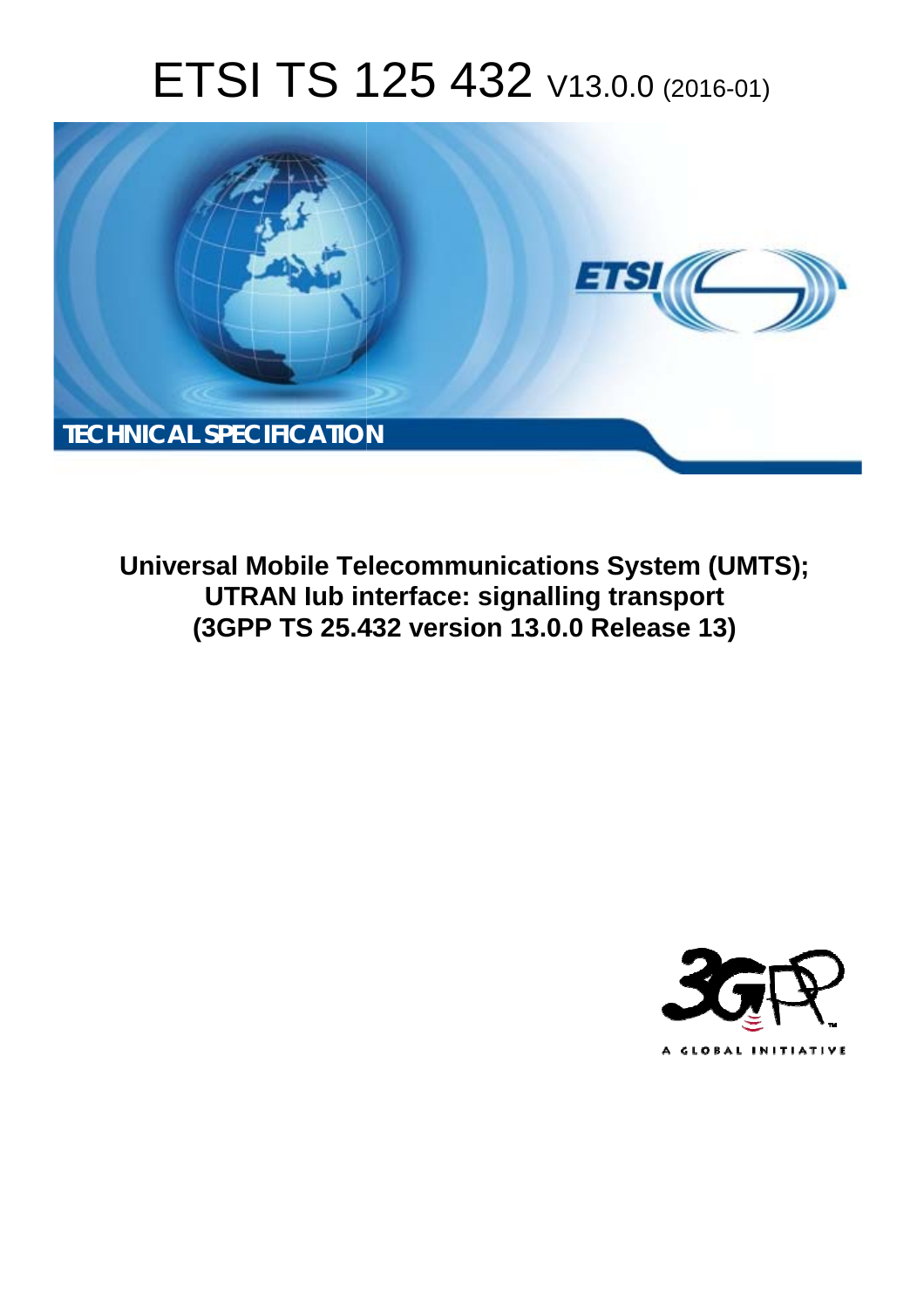Reference RTS/TSGR-0325432vd00

> Keywords UMTS

#### *ETSI*

#### 650 Route des Lucioles F-06921 Sophia Antipolis Cedex - FRANCE

Tel.: +33 4 92 94 42 00 Fax: +33 4 93 65 47 16

Siret N° 348 623 562 00017 - NAF 742 C Association à but non lucratif enregistrée à la Sous-Préfecture de Grasse (06) N° 7803/88

#### *Important notice*

The present document can be downloaded from: <http://www.etsi.org/standards-search>

The present document may be made available in electronic versions and/or in print. The content of any electronic and/or print versions of the present document shall not be modified without the prior written authorization of ETSI. In case of any existing or perceived difference in contents between such versions and/or in print, the only prevailing document is the print of the Portable Document Format (PDF) version kept on a specific network drive within ETSI Secretariat.

Users of the present document should be aware that the document may be subject to revision or change of status. Information on the current status of this and other ETSI documents is available at <http://portal.etsi.org/tb/status/status.asp>

If you find errors in the present document, please send your comment to one of the following services: <https://portal.etsi.org/People/CommiteeSupportStaff.aspx>

#### *Copyright Notification*

No part may be reproduced or utilized in any form or by any means, electronic or mechanical, including photocopying and microfilm except as authorized by written permission of ETSI.

The content of the PDF version shall not be modified without the written authorization of ETSI. The copyright and the foregoing restriction extend to reproduction in all media.

> © European Telecommunications Standards Institute 2016. All rights reserved.

**DECT**TM, **PLUGTESTS**TM, **UMTS**TM and the ETSI logo are Trade Marks of ETSI registered for the benefit of its Members. **3GPP**TM and **LTE**™ are Trade Marks of ETSI registered for the benefit of its Members and of the 3GPP Organizational Partners.

**GSM**® and the GSM logo are Trade Marks registered and owned by the GSM Association.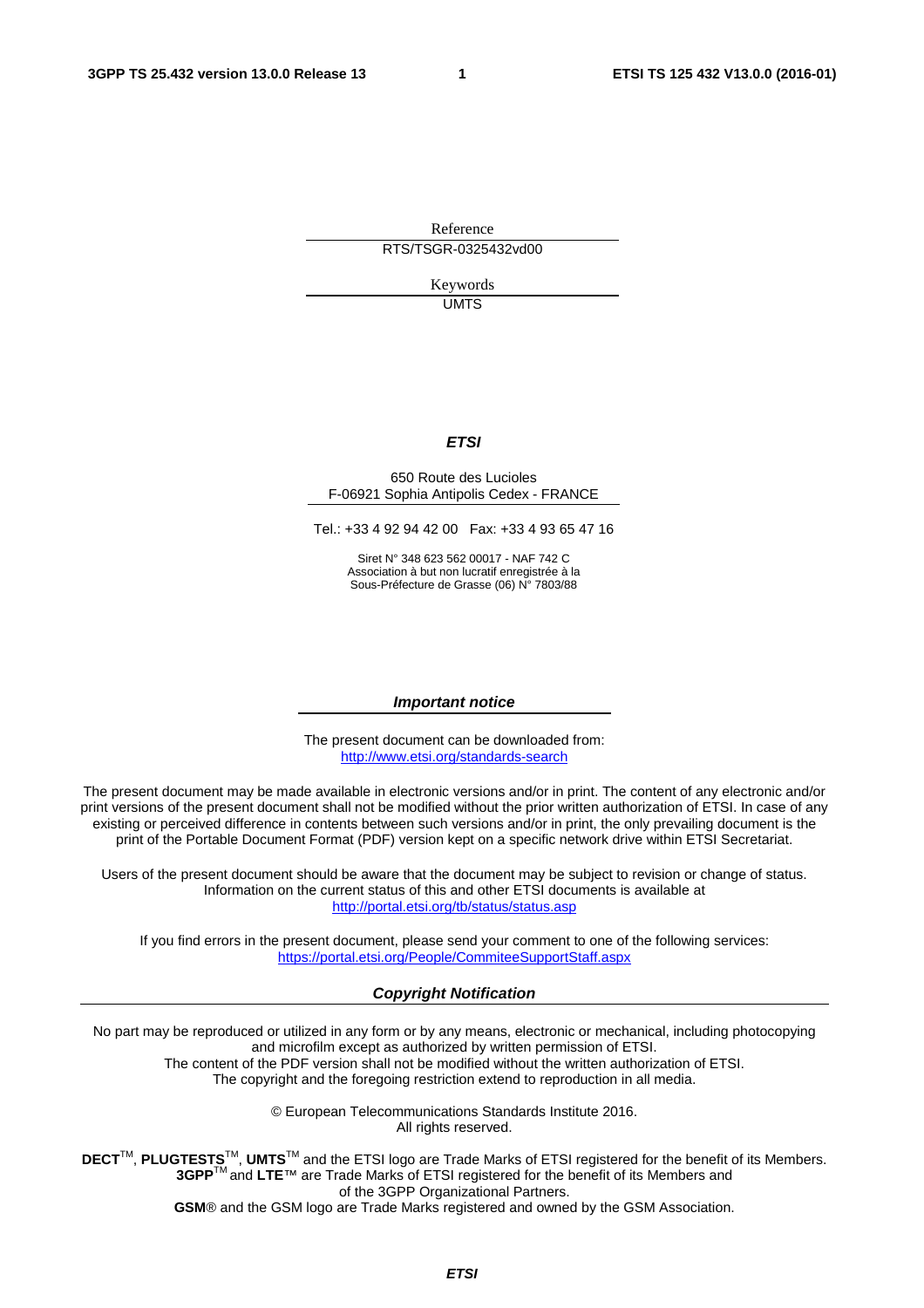### Intellectual Property Rights

IPRs essential or potentially essential to the present document may have been declared to ETSI. The information pertaining to these essential IPRs, if any, is publicly available for **ETSI members and non-members**, and can be found in ETSI SR 000 314: *"Intellectual Property Rights (IPRs); Essential, or potentially Essential, IPRs notified to ETSI in respect of ETSI standards"*, which is available from the ETSI Secretariat. Latest updates are available on the ETSI Web server [\(https://ipr.etsi.org/](https://ipr.etsi.org/)).

Pursuant to the ETSI IPR Policy, no investigation, including IPR searches, has been carried out by ETSI. No guarantee can be given as to the existence of other IPRs not referenced in ETSI SR 000 314 (or the updates on the ETSI Web server) which are, or may be, or may become, essential to the present document.

### Foreword

This Technical Specification (TS) has been produced by ETSI 3rd Generation Partnership Project (3GPP).

The present document may refer to technical specifications or reports using their 3GPP identities, UMTS identities or GSM identities. These should be interpreted as being references to the corresponding ETSI deliverables.

The cross reference between GSM, UMTS, 3GPP and ETSI identities can be found under [http://webapp.etsi.org/key/queryform.asp.](http://webapp.etsi.org/key/queryform.asp)

## Modal verbs terminology

In the present document "**shall**", "**shall not**", "**should**", "**should not**", "**may**", "**need not**", "**will**", "**will not**", "**can**" and "**cannot**" are to be interpreted as described in clause 3.2 of the [ETSI Drafting Rules](http://portal.etsi.org/Help/editHelp!/Howtostart/ETSIDraftingRules.aspx) (Verbal forms for the expression of provisions).

"**must**" and "**must not**" are **NOT** allowed in ETSI deliverables except when used in direct citation.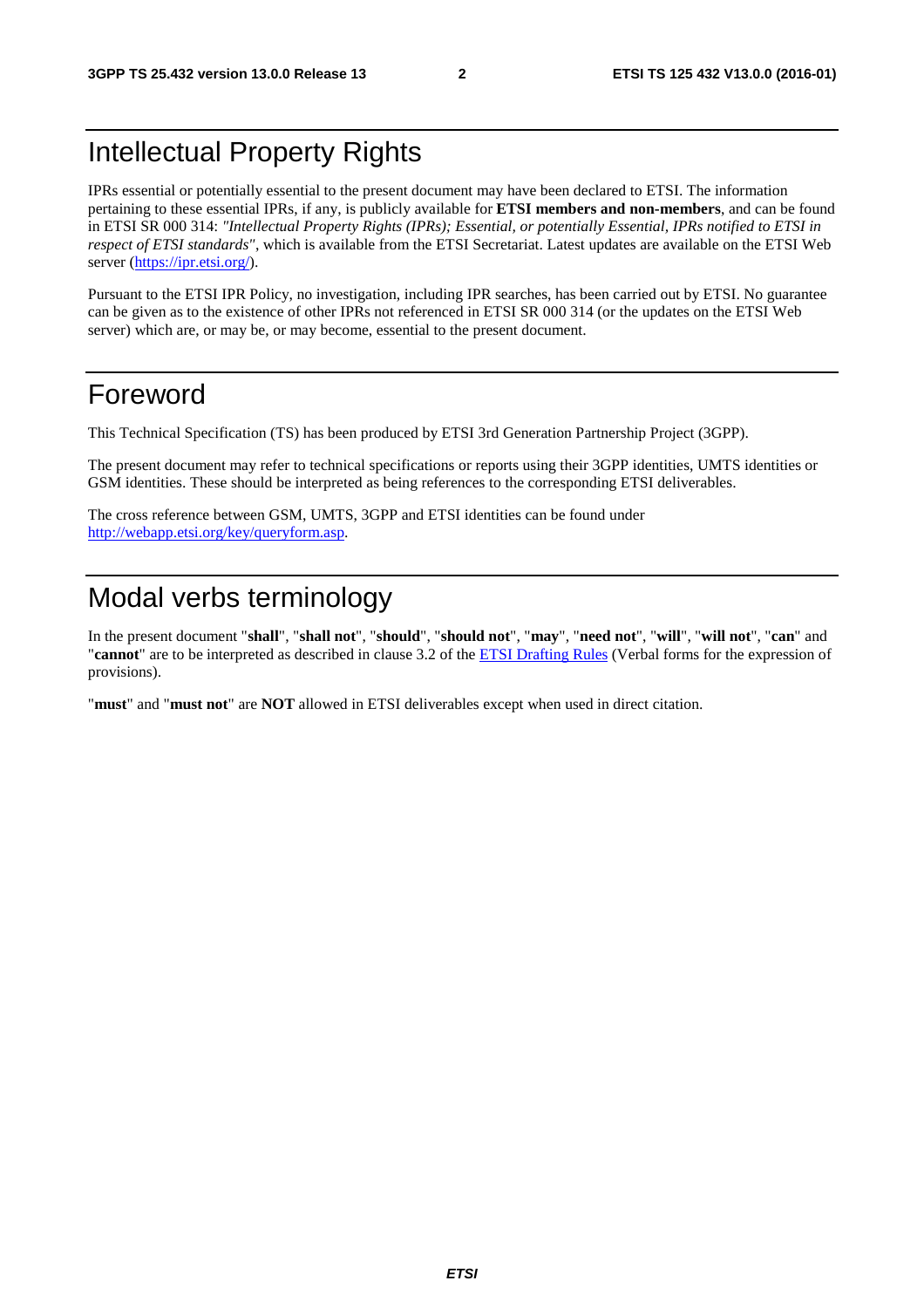$\mathbf{3}$ 

# Contents

| 1                                     |  |  |  |  |  |
|---------------------------------------|--|--|--|--|--|
| 2                                     |  |  |  |  |  |
| 3<br>3.1<br>3.2<br>3.3                |  |  |  |  |  |
| $\overline{4}$<br>4.1<br>4.1.1<br>4.2 |  |  |  |  |  |
| 5<br>5.1<br>5.2<br>5.3                |  |  |  |  |  |
| <b>Annex A (informative):</b>         |  |  |  |  |  |
|                                       |  |  |  |  |  |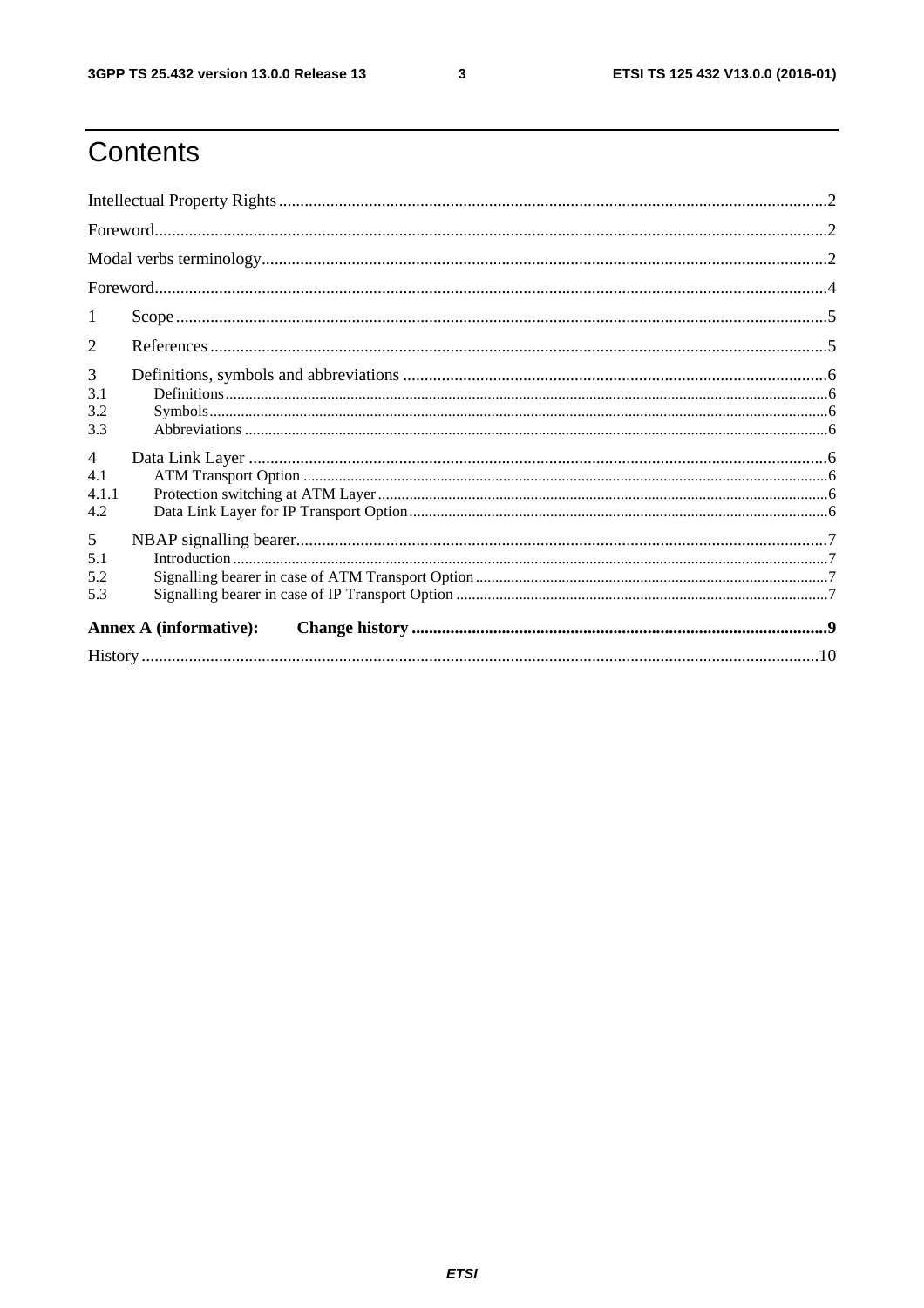### Foreword

This Technical Specification has been produced by the 3<sup>rd</sup> Generation Partnership Project (3GPP).

The contents of the present document are subject to continuing work within the TSG and may change following formal TSG approval. Should the TSG modify the contents of the present document, it will be re-released by the TSG with an identifying change of release date and an increase in version number as follows:

Version x.y.z

where:

- x the first digit:
	- 1 presented to TSG for information;
	- 2 presented to TSG for approval;
	- 3 or greater indicates TSG approved document under change control.
- y the second digit is incremented for all changes of substance, i.e. technical enhancements, corrections, updates, etc.
- z the third digit is incremented when editorial only changes have been incorporated in the document.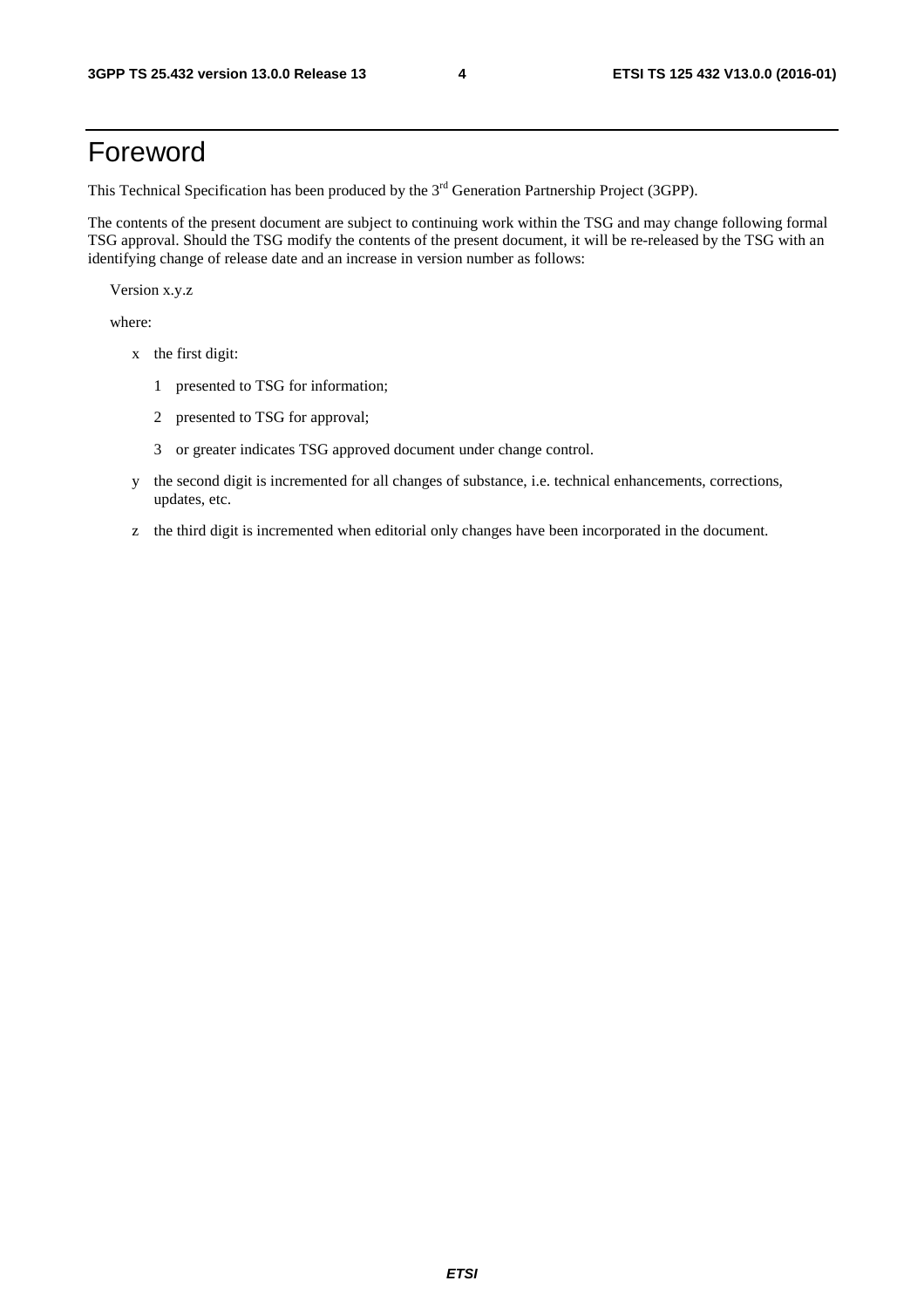### 1 Scope

The present document specifies the signalling transport related to NBAP signalling to be used across the Iub Interface. The Iub interface is a logical interface for the interconnection of Node B and Radio Network Controller (RNC) components of the UMTS Terrestrial Radio Access Network (UTRAN) for the UMTS system. The radio network control signalling between these nodes is based on the Node B application part (NBAP).

### 2 References

The following documents contain provisions which, through reference in this text, constitute provisions of the present document.

- References are either specific (identified by date of publication, edition number, version number, etc.) or non-specific.
- For a specific reference, subsequent revisions do not apply.
- For a non-specific reference, the latest version applies. In the case of a reference to a 3GPP document (including a GSM document), a non-specific reference implicitly refers to the latest version of that document *in the same Release as the present document*.
- [1] ITU-T Recommendation Q.2100 (1994-07): "B-ISDN signalling ATM adaptation layer (SAAL) overview description".
- [2] ITU-T Recommendation Q.2130 (1994-07): "B-ISDN signalling ATM adaptation layer Service specific coordination function for support of signalling at the user network interface (SSCF– UNI)".
- [3] ITU-T Recommendation Q.2110 (1994-07): "B-ISDN ATM adaptation layer Service specific connection oriented protocol (SSCOP)".
- [4] ITU-T Recommendation I.363.5 (1996-08): "B-ISDN ATM Adaptation LayerSpecification : Type 5 AAL".
- [5] ITU-T Recommendation I.361 (1995-11): "B-ISDN ATM layer specification".
- [6] ITU-T Recommendation I.630 (1999-02): "ATM protection switching".
- [7] IETF RFC 2960 (2000-10): "Stream Control Transmission Protocol".
- [8] IETF RFC 2460 (1998-12): "Internet Protocol, Version 6 (IPv6) Specification".
- [9] IETF RFC 791 (1981-09): "Internet Protocol".
- [10] IETF RFC 2474 (1998-12): "Definition of the Differentiated Services Field (DS Field) in the IPv4 and IPv6 Headers".
- [11] IETF RFC 1661 (1994-07): "The Point-to-Point Protocol (PPP)".
- [12] IETF RFC 1662 (1994-07): "PPP in HDLC-like Framing".
- [13] **IETF RFC 2507 (1999-02): "IP header compression".**
- [14] IETF RFC 1990 (1996-08): "The PPP Multilink Protocol (MP)".
- [15] IETF RFC 2686 (1999-09): "The Multi-Class Extension to Multi-Link PPP".
- [16] IETF RFC 2509 (1999-02): "IP Header Compression over PPP".
- [17] **IETF RFC 3153 (2001-08): "PPP Multiplexing".**
- [18] IETF RFC 2364 (1998-07): "PPP over AAL5".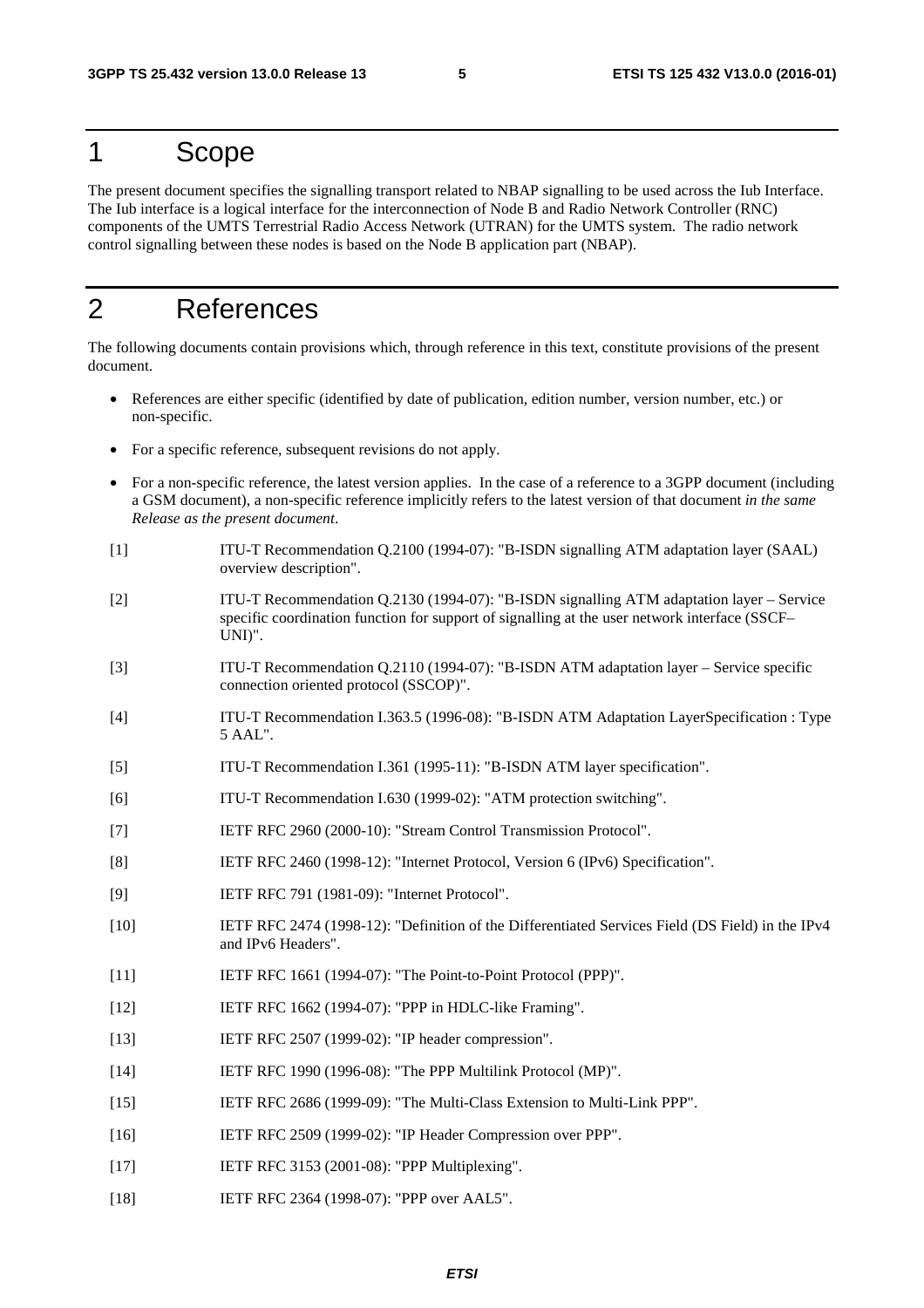- [19] IETF RFC 3031 (2001-01): "Multiprotocol Label Switching Architecture".
- [20] IETF RFC 3309 (2002-09): "Stream Control Transmission Protocol (SCTP) Checksum Change".
- [21] 3GPP TS 25.433: "UTRAN Iub interface Node B Application Part (NBAP) signalling".

### 3 Definitions, symbols and abbreviations

#### 3.1 Definitions

For the purposes of the present document, the following terms and definitions apply:

**IP UTRAN node**: An UTRAN Node supporting the IP Transport Option

#### 3.2 Symbols

(void)

#### 3.3 Abbreviations

| AAI.         | <b>ATM</b> Adaptation Layer                   |
|--------------|-----------------------------------------------|
| <b>ATM</b>   | Asynchronous Transfer Mode                    |
| <b>HDLC</b>  | High-level Data Link Control                  |
| <b>IP</b>    | Internet Protocol                             |
| <b>NBAP</b>  | Node B Application Part                       |
| <b>PPP</b>   | Point-to-Point Protocol                       |
| <b>RNC</b>   | Radio Network Controller                      |
| SAAL         | Signalling ATM Adaptation Layer               |
| <b>SCTP</b>  | <b>Stream Control Transmission Protocol</b>   |
| <b>SSCF</b>  | Service Specific Coordination Function        |
| <b>SSCOP</b> | Service Specific Connection Oriented Protocol |
| UNI          | User-Network Interface                        |

# 4 Data Link Layer

#### 4.1 ATM Transport Option

ATM shall be used in the radio network control plane according to ITU-T Rec. I.361 [5].

#### 4.1.1 Protection switching at ATM Layer

If redundancy of pathways at ATM layer between RNC and Node B is supported, it shall be implemented using ATM Protection Switching according to ITU-T Rec. I.630 [6].

#### 4.2 Data Link Layer for IP Transport Option

A RNC or Node B supporting IP Transport Option shall support the PPP protocol with HDLC framing (IETF RFC 1661 [11], IETF RFC 1662 [12]).

NOTE: This does not preclude the single implementation and use of any other L2/L1 protocols (e.g. PPPMux/AAL5/ATM (IETF RFC 3153 [17], IETF RFC 2364 [18]), PPP/AAL2/ATM, Ethernet, MPLS/ATM (IETF RFC 3031 [19]), etc.) fulfilling the UTRAN requirements towards the upper layers.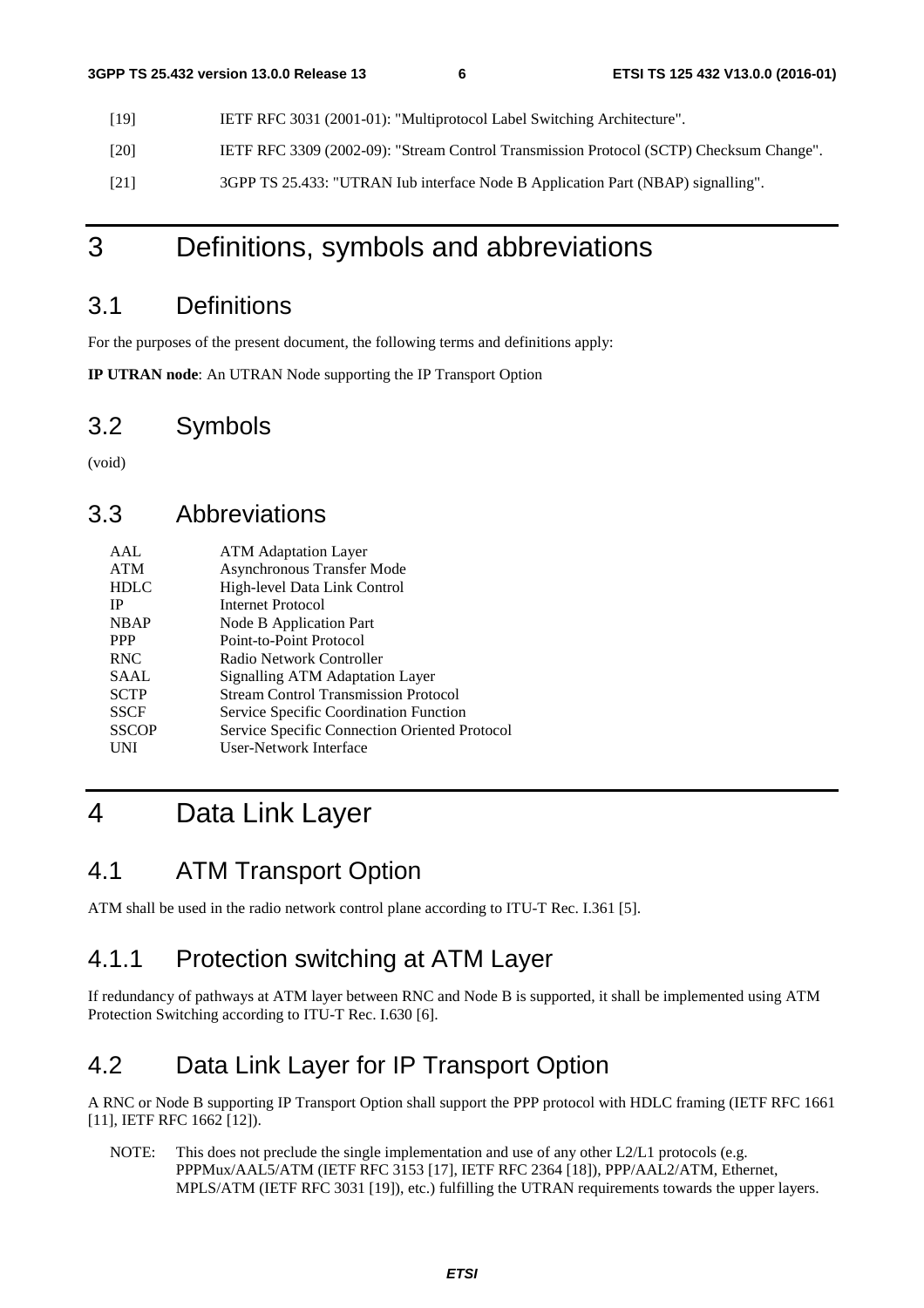A RNC or Node B supporting IP transport option and having interfaces connected via slow bandwidth PPP links like E1/T1/J1 shall also support IP Header Compression (IETF RFC 2507 [13]) and the PPP extensions ML/MC-PPP (IETF RFC 1990 [14], IETF RFC 2686 [15]). In this case, negotiation of header compression (IETF RFC 2507 [13]) over PPP shall be performed via (IETF RFC 2509 [16]).

### 5 NBAP signalling bearer

#### 5.1 Introduction

The Signalling Bearer for NBAP (TS 25.433 [21]) is a point-to-point protocol. There may be multiple point-to-point links between an RNC and a Node B. As shown in figure 1, the standard allows operators to choose one out of two protocol suites for transporting the NBAP messages.



#### **Figure 1: Iub NBAP Signalling Transport**

#### 5.2 Signalling bearer in case of ATM Transport Option

The signalling bearer in the Radio Network Control Plane is SAAL-UNI (ITU-T Rec. Q.2100 [1]) over ATM. The protocols to be used to support NBAP signalling are SSCF-UNI (ITU-T Rec. Q.2130 [2]) on top of SSCOP (ITU-T Rec. Q.2110 [3]) and AAL Type 5 (ITU-T Rec. I.363.5 [4]).

### 5.3 Signalling bearer in case of IP Transport Option

SCTP (IETF RFC 2960 [7]) over IP shall be supported as the transport for NBAP signalling bearer on Iub Interface. A RNC equipped with the SCTP stack option shall initiate the INIT procedure for establishing association. The data link layer is as specified in chapter 4.2.

The checksum method specified in IETF RFC 3309 [20] shall be used instead of the method specified in IETF RFC 2960 ([7]).

An IP UTRAN node shall support IPv6 (IETF RFC 2460 [8]). The support of IPv4 (IETF RFC 791 [9]) is optional.

NOTE: This does not preclude single implementation and use of IPv4.

IP dual stack is recommended for the potential transition period from IPv4 to IPv6 in the transport network.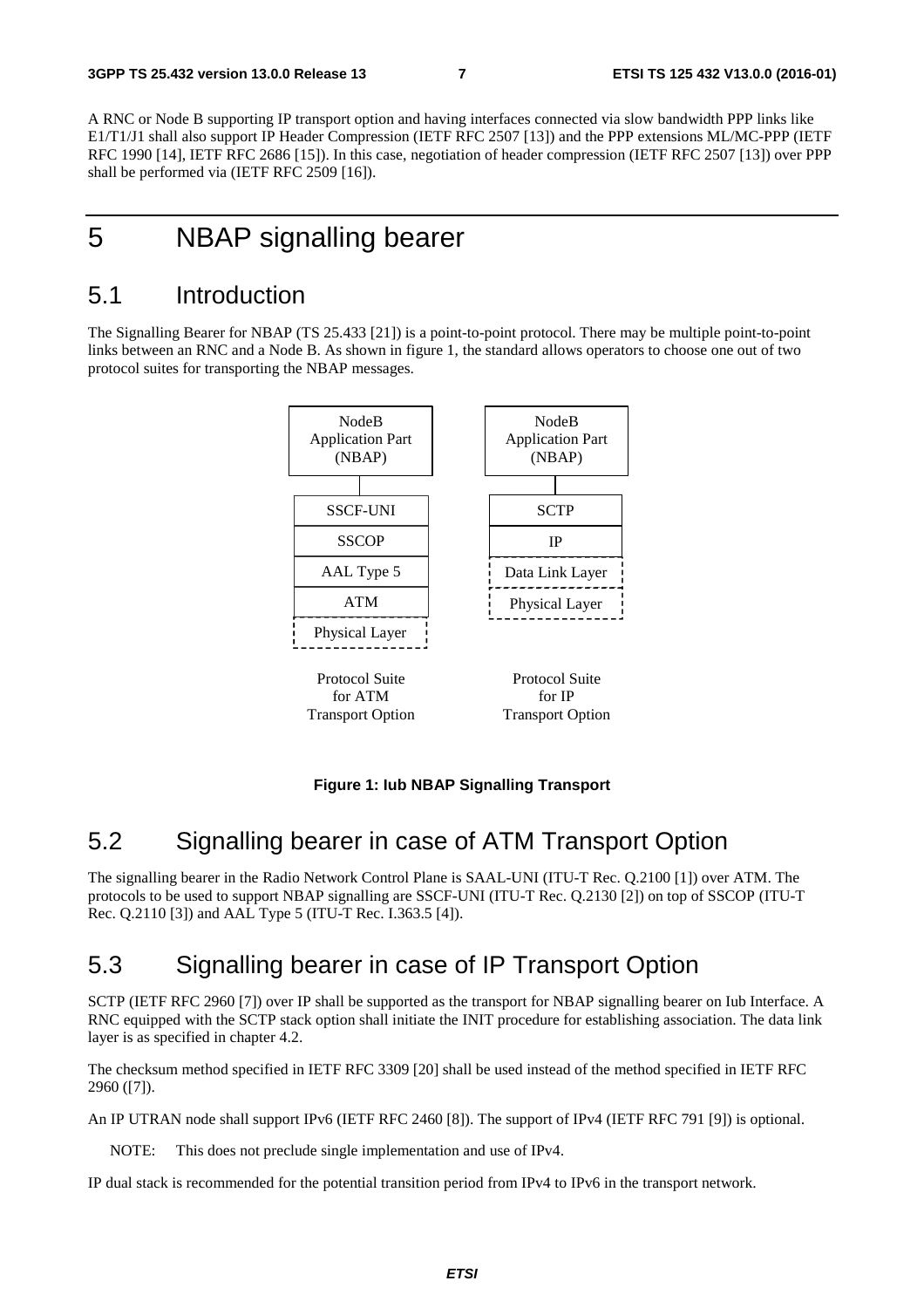Each signalling bearer between the RNC and Node B shall correspond to one single SCTP stream in UL and one single SCTP stream in DL direction, both streams belonging to the same SCTP association.

IP Differentiated Services code point marking (IETF RFC 2474 [10]) shall be supported. The Diffserv code point may be determined from the application parameters.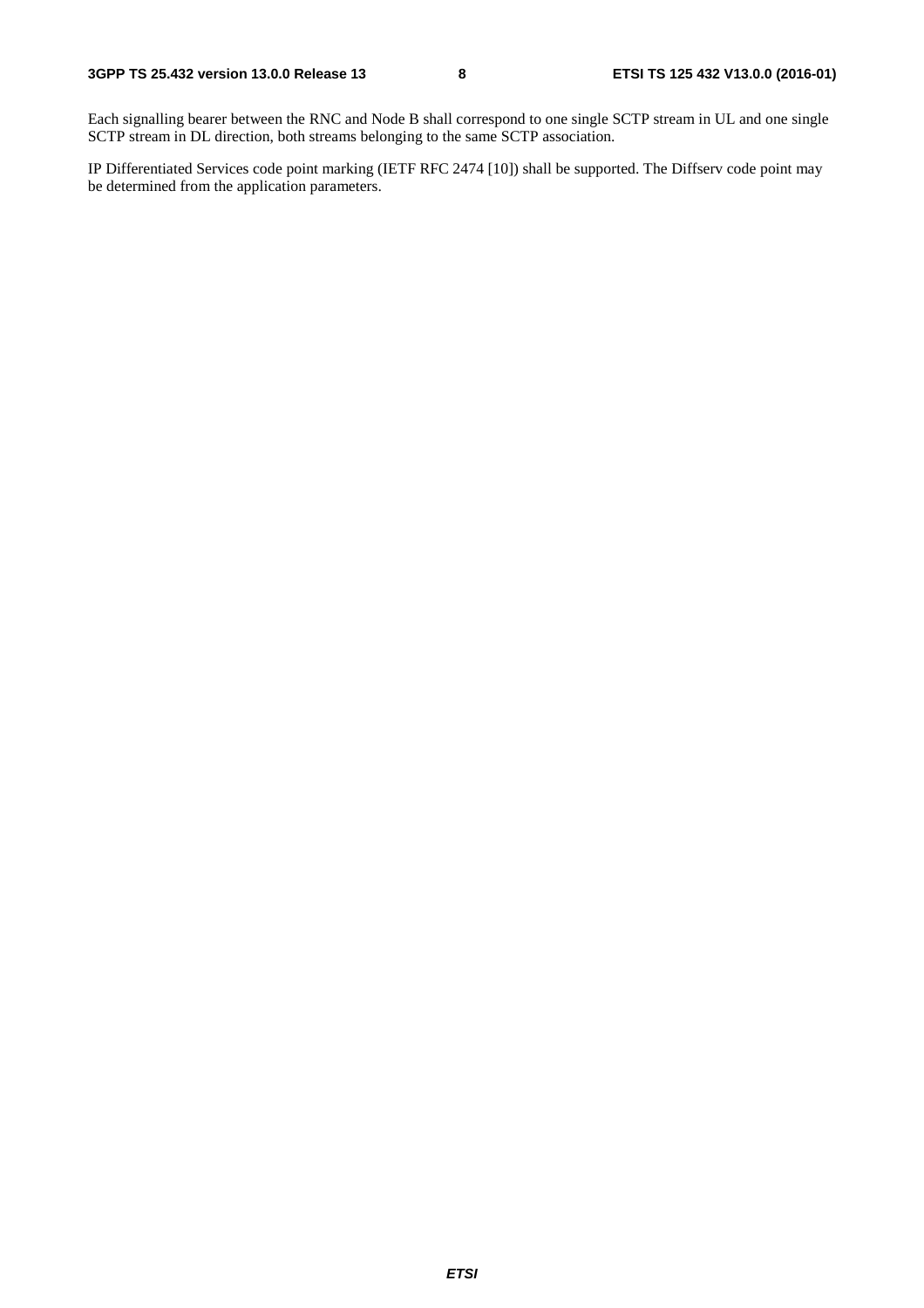# Annex A (informative): Change history

| Date /<br><b>TSG</b> | <b>TSG Doc.</b> | <b>CR</b> | <b>Rev Subject/Comment</b>                                 | <b>New</b> |
|----------------------|-----------------|-----------|------------------------------------------------------------|------------|
| 12/2008              |                 |           | Creation of Rel-8 version based on y7.1.0                  | 8.0.0      |
| 12/2009              |                 |           | Creation of Rel-9 version based on v8.0.0                  | 9.0.0      |
| <b>SP-49</b>         | SP-100629       |           | Clarification on the use of References (TS 21.801 CR#0030) | 9.0.1      |
| 03/2011              |                 |           | Creation of Rel-10 version based on v9.0.1                 | 10.0.0     |
| 52                   | RP-110685       | 0008      | Correction to the References                               | 10.1.0     |
| 09/2012              |                 |           | Update to Rel-11 version (MCC)                             | 11.0.0     |
| 09/2014              |                 |           | Update to Rel-12 version (MCC)                             | 12.0.0     |
| 12/2015              |                 |           | Update to Rel-13 version (MCC)                             | 13.0.0     |